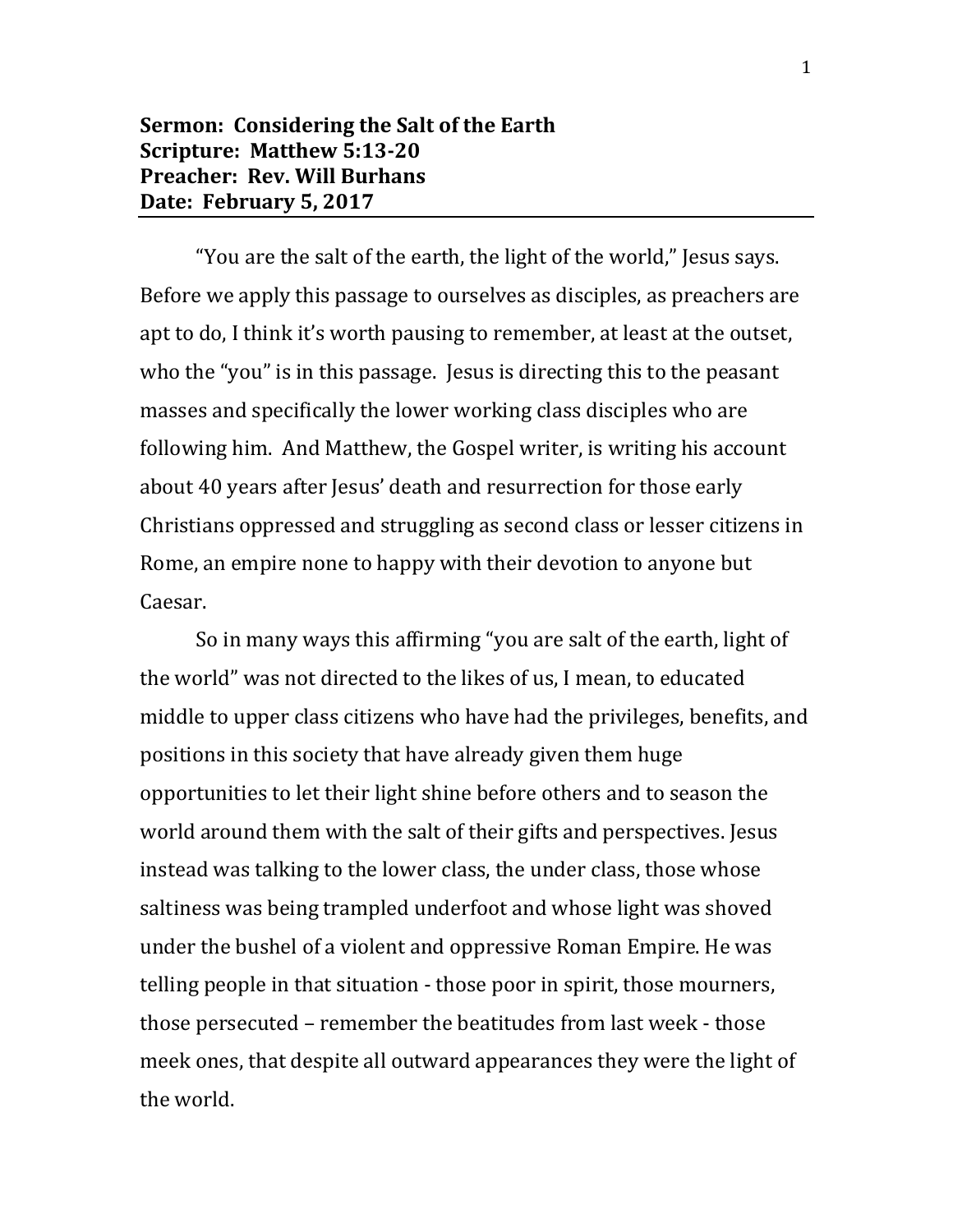"You are the salt of the earth." Jesus is talking to his disciples but that phrase from scripture has become a familiar idiom, so that when we hear "salt of the earth"… we think usually of an older working class man or woman, a farmer maybe, definitely a laborer or some sort, who leads a simple life with a certain honesty and goodness in their simplicity. But as I heard the phrase in the scripture this week in light of our current political situation, one thing nudged at me and I tried to ignore it but it kept coming up and that was that it was those salt of the earth type people – at least a lot of them - who put Donald Trump in office.

President Trump's inauguration speech sounded to many of us like a bizarre dystopian picture of an America in shambles and on the brink of chaos. But while we might have been shocked by such a picture, there were many in rural middle America who were nodding their heads in full agreement, glad that someone was finally naming the truth. Statistics show that rural middle to lower class blue-collar America over the last 30 years has been dealing with a formidable increase of joblessness, divorce, mental illness, heroin and prescription opioid abuse, and suicide – I mean, some serious suffering. Over these years, secure jobs that provide for a decent middle class life have been drained for various reasons from the white working class and now go to the college educated. And when we remember that in our country only 30% of Americans 25 and older are college educated, I for one am brought up short and realize suddenly how someone who knew how to speak their language and effectively offered the promise of middle class security back to them could be elected.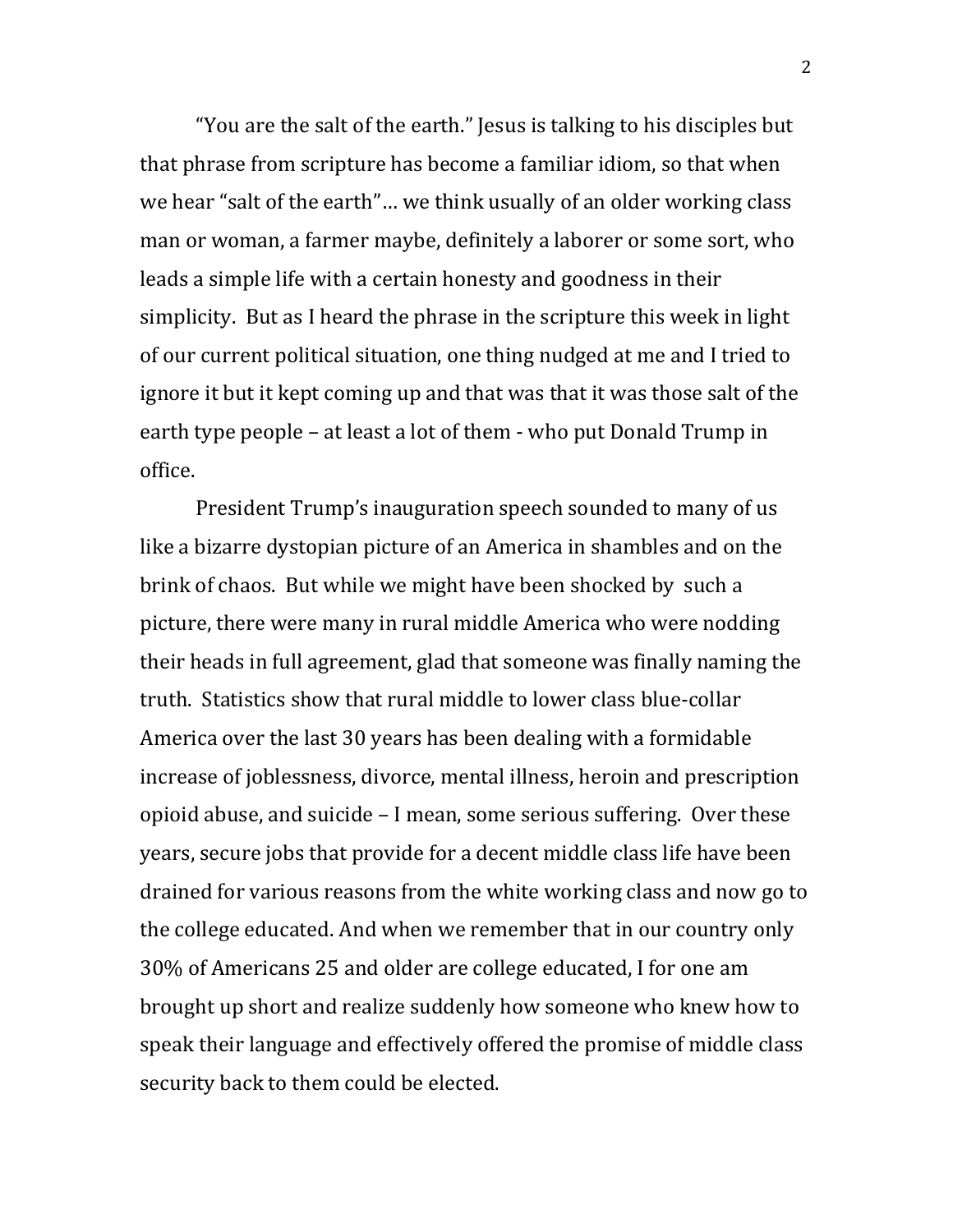There is a lot being written about it all that we working class professionals should read to understand the others. Hillbilly Elegy: A Memoir of Family and Culture in Crisis is the NY Times bestseller that's being read right now and an article that I found so enlightening and that increased my compassion quotient quite a bit for the salt of the earth Trump voter is by Joan Williams in the Harvard Business Review called "What so Many People Don't Get About the U.S. Working Class". (I can post it on-line with my sermon this week on our FCCW website.)

I *am* disturbed by our president's immigration ban and do not want to dismiss such action that flies in the face of obvious gospel values and I have been so grateful and heartened that so many in our country have been standing against it. But the challenge I am hearing from this scripture this morning is the need for those of us middle to upper class educated professionals to not get too entrenched in our class culture that we write off the others in our country as racist, small minded, xenophobes, because that is not who they are but our brothers and sisters who have been suffering and fearful and up til now – til President Trump captured their imaginations for some reason – have felt marginalized, oppressed, and unheard. It's true that the Gospel doesn't let them off the hook in their gaining power now to then marginalize, oppress and ignore others, but for those of us on the more privileged side of our society the Gospel requires that we notice their mourning and pain and poverty as well as the refugee, the Muslim and the immigrant.

The Gospel, because it says things like "your righteousness must exceed even the scribes and Pharisees" requires that we listen open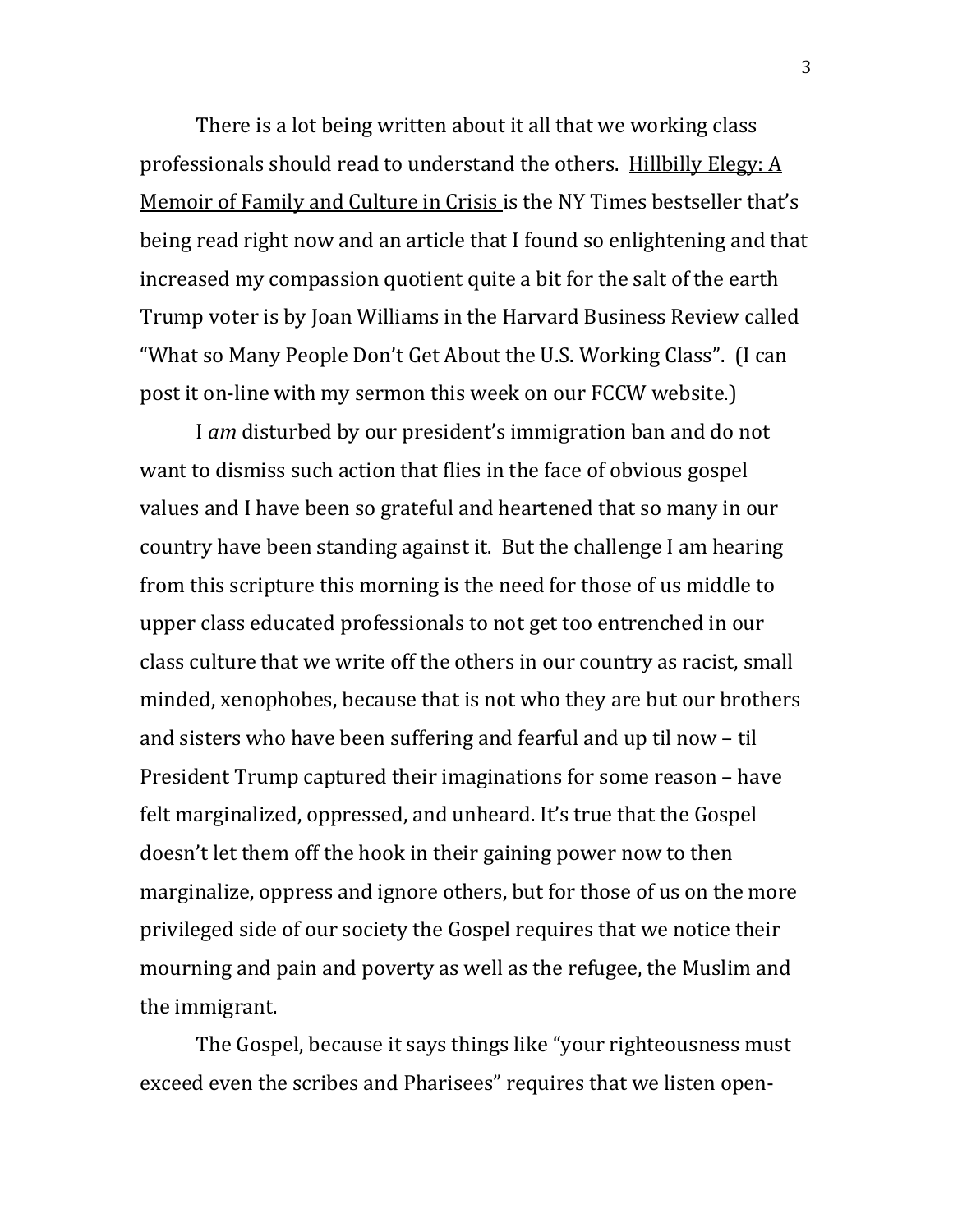hearted to everyone, resist rushing to judgment of anyone, and build bridges across all sorts of divides. They will know we are Christians how? By our love, by our indiscriminant love. And if there is a brokenness, a divide right now that is tearing our country, our people, our churches, our families apart it is this culture gap running through classes which manifests itself in our politics, at our dinner tables, in our churches and everywhere else.

I must confess myself that it is an easier thing for me to say - let's stand up and welcome our Muslim brothers and sisters as one of us and protect their rights – and obviously we should do that – but that's easier for me than it is to imagine seeking understanding with, for instance, the rigid conservative Christian Trump voter. But that's exactly where the rubber meets the road in our Christian commitment to love, exactly where we feel least like loving. And that's exactly the place where we need to engage the Christian spiritual practice of confession, right when and where we feel the rush and excitement of our self-righteous judgment of others rising in us. Jesus' Sermon on the Mount challenges us throughout to traverse that road less traveled, for it's on that difficult road that the salt is needed and it's right there where the light is needed in a world that seems to be growing darker by the week….